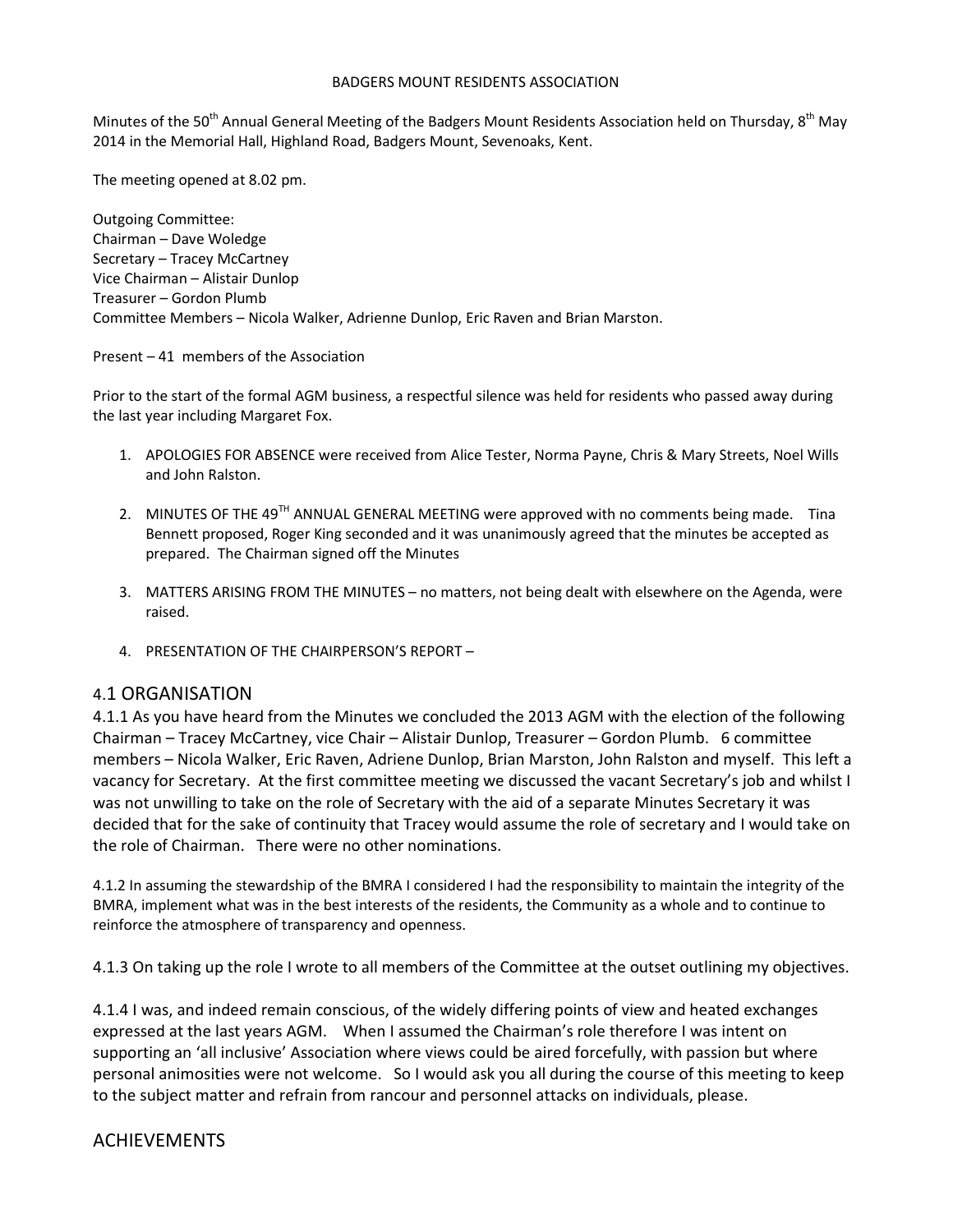### 4.2 ADMINISTRATION

4.2.1 Recognising the criticisms voiced about overly long Committee meetings we now aim to finish the meetings earlier than hitherto typically 2215 hours. We are hoping to attract more people to stand for the Committee as 'midnight' finishes have ceased.

4.2.2 We now deliver the Newsletter to all households irrespective of whether they are subscribing members or not

4.2.3 We re-introduced the old method of subscription collections whereby the Committee members undertake the door to door collections thus endeavouring to arrest the decline in the number of subscribing households. It has the added advantage that it reinforces some small personal contact between the residents and the Committee.

4.2.4 We acknowledged one resignation on The Defence Sub-Committee and the Sub-Committee was appointed for the year 2013/14 thus – Stephen Salmon, Tracey McCartney, Albert Thomas, Eileen Lessey, and Gordon Plumb. Stephen is their Chairman and Tracey it's Secretary. Following several enquires that I have received I can confirm that Gordon Plumb sits on this Sub-Committee but not in his role of Treasurer as the Sub-Committee has no financial responsibilities. All financial matters are authorised by the main BMRA Committee of which Gordon is indeed the Treasurer.

## 4.3 DEFENCE SUB-COMMITTEE.

4.3.1 A Conway's Complaint Procedure was introduced (advertised twice in separate Newsletters) whereby all residents were provided with contact numbers and e-mail addresses so that they were enabled to register individual complaints direct with Conway's. It has recently transpired that individual residents' complaints carry far more weight with the EHO than a bulk approach by associations such as ours so please keep the EHO in the loop along with the BMRA. The EHO wants an arbitration/mediation type role whenever there are unresolved disputes. The EHO has an unenviable job as Conway's do have rights as do we residents and in my experience with dealing with the EHO and commercial organisations it invariably ends up with a mixture of sound judgement aided by sympathetic negotiations and a large dollop of common The complaints system itself appears to be functioning reasonably well with the odd hiccup but precisely how we measure the effectiveness of Conway's actions has yet to be determined. I have been made aware of around half a dozen residents who have complained and regrettably a couple of these are 'repeats' which is major disappointment for us but hopefully its early days. Conway's stance seems to be that they have authority for 24hr 7 day/week operations but will meet with complainants and endeavour to resolve the problems.

I know however of no specific incidents where the EHO has been actively involved in resolving any complaints.

4.3.2 The question of Conway's selling re cycled materials direct to the public from site was referred to the SDC Enforcement officer who ruled that it was a permitted small scale activity. Meanwhile Michael Fallon our MP had communicated with Michael Conway who had confirmed that the site was for storage and distribution activities. Furthermore Michael Conway had offered to meet the BMRA and Michael Fallon had offered to facilitate such a meeting. Whilst not unanimous the Defence Committee voted not to take up that offer although you now have the chance to offer your views.

4.3.3 Conway's have an opportunity until JULY 2014 to apply for a Waste and Minerals Licence so this possibility must be kept under constant review. Both SDC and KCC are aware of our concern and intend to notify us immediately if an application is lodged as we will need to act quickly in this event with 'How to object letters'

4.3.4 Site 104 a potential Waste and Minerals site adjacent to Hewitt's roundabout is no longer considered a threat.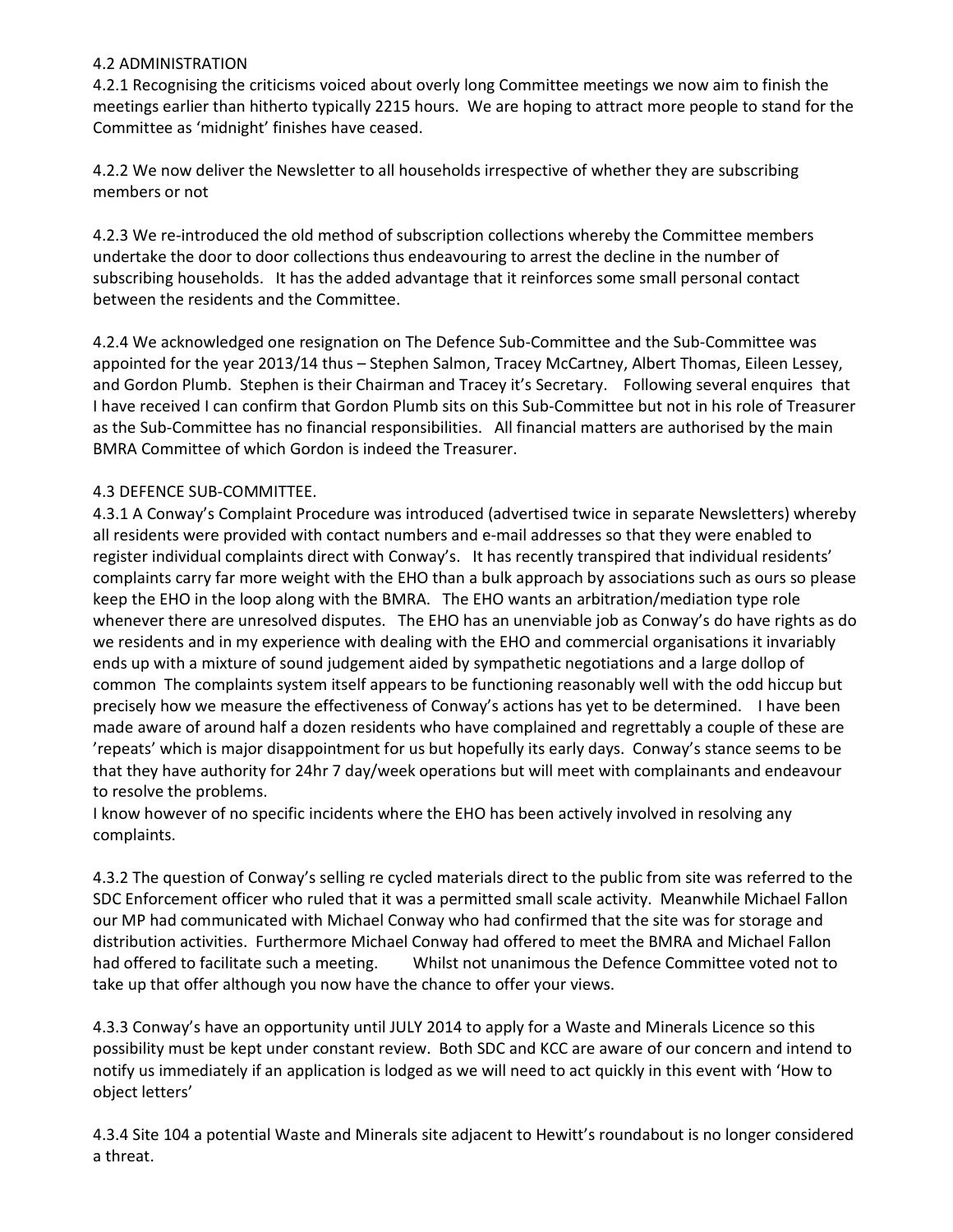4.3.5 SDC has introduced on their website Air Quality readings and these are being monitored.

 4.3.6 The Defence Subcommittee have themselves, questioned the ongoing need for a dedicated Sub-Committee after July 2014 (the date by which the opportunity for Conway's waste and Minerals application lapses). If we do not reappoint this Committee this merely means that all Conway issues will be dealt with by the main Committee along with all other planning applications.

 Allied to this please be aware that the BMRA need to retain all its funds as currently exist, including any supposedly ring fenced budgets, as the BMRA will always possess the remit to challenge any unwanted developments on Badgers Mount be it by commercial developers (such as Conway's), residential developers, Travellers sites and the like.

A Trustee Indemnity Insurance was purchased in 2012 and renewed in 2013. The costs appear in the Treasurers Report. The Chairman in her Statement last year said it was specific to the ex-MOD site and went on to justify the expenditure on the grounds of the technical nature of the work. She went onto add that the members of the Sub-Committee were not planning experts and that they were concerned about making mistakes and misinterpreting the Planning Regulations. I would ask the meeting to note that last year's expenditure on this Insurance represents some 30% of our annual income generated through subscriptions. The Insurance is up for renewal in October 2014 and this meeting may have a view on whether to continue to support this level of this expenditure.

4.4 ROAD SAFETY I can report that the traffic island linking the footpath SR8 across Old London Road was installed earlier this year but owing to technical limitations KCC were forced, apparently to relocate it from the position we had suggested. I understand that some residents were extremely unhappy about the revised location selected by KCC and furthermore complained bitterly that KCC had failed to adequately brief the residents most affected. The current position is that those residents affected by the island would see if they could tolerate the level of inconvenience but any representation to the contrary would have to be direct with KCC. The island was also introduced with the hope that it would have a traffic calming effect but we have received no feedback as to its impact on speeding vehicles.

The speed limit on the A224 (Orpington By-Pass) has recently been reduced to 50mph.

We are having White Village gates installed similar to those that exist in Otford, Chelsfield and Sundridge. There are a couple of design options available and we have asked to have an input as to choice. KCC are also funding this project.

The traffic island scheduled for the A224 again the linking of footpath SR8 has not been included in the programme for this 2014/15 Financial Year.

The installation of the footpath along the grass verge of the A224 (the Memorial Hall side) has not been included in the programme for this 2014/15 Financial Year.

We have yet to be advised when the feasibility study concerning a roundabout at the bottom of Badgers Road and the A224 is likely to commence.

### 4.5 PLANNING

4.5.1 CREMATORIUM

Memoria - Orchard Barn (Kitchen Manufacturers) – rejected on appeal Mercia - Oak Tree Farm (silos, helicopters, and crusher) - rejected by SDC but has gone to appeal Watercraft - submission withdrawn for further analysis and consideration

## 4.5.2 TRAVELLERS

SDC are targeted to identify 72 pitches in the Sevenoaks District Area.

An SDC Consultation Document is due to be published shortly (if not out already) identifying sites for consideration. We believe that the Document when published will include Filstone Lane (in Shoreham) the existing site close to Knockholt Station and The Fort Halstead. The site at the bottom of Polehill is considered by SDC, to be full to capacity and therefore is not to be included in the Consultation Document and hence these pitches cannot be set against the target figure of 72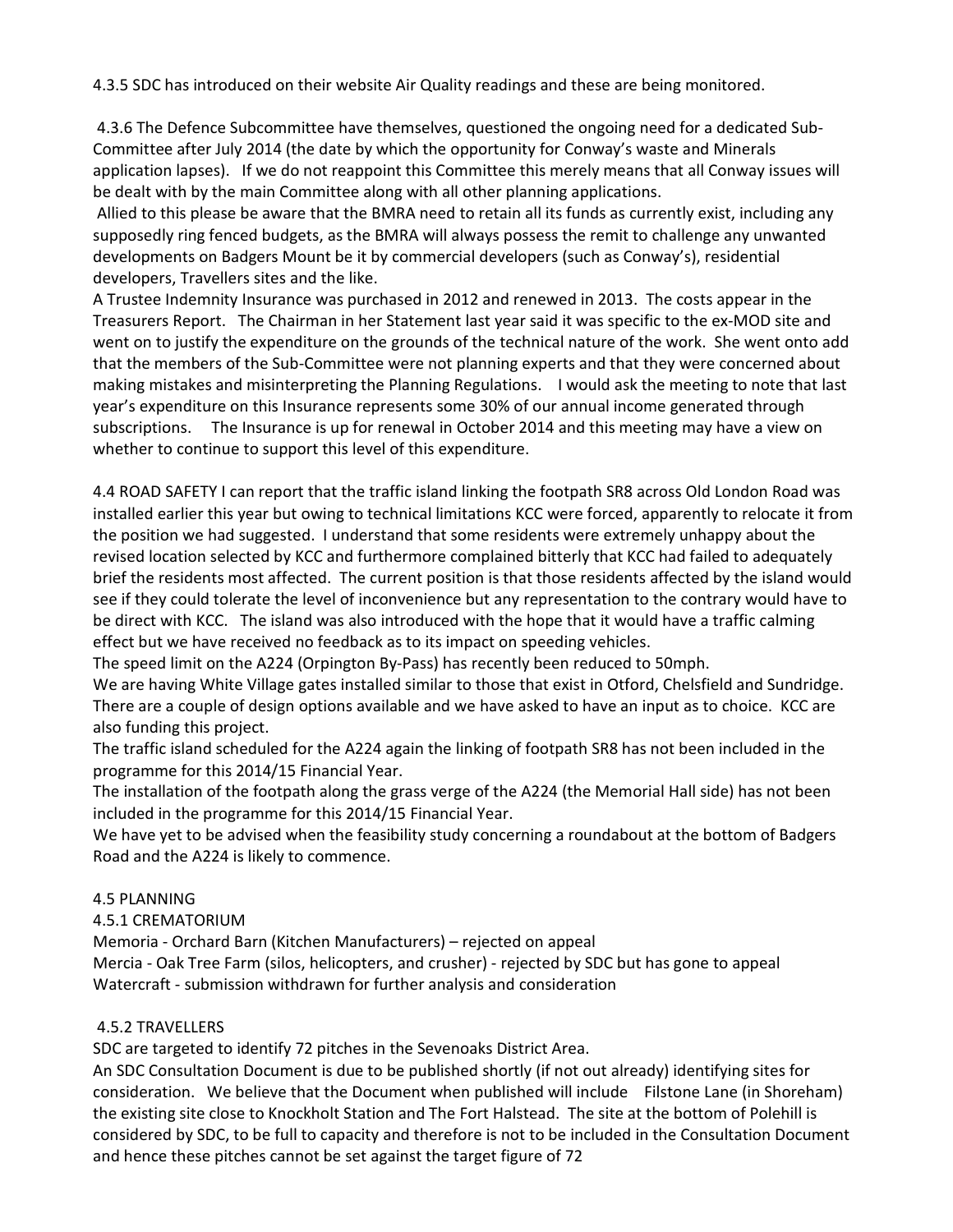The consultation period runs to around Nov/Dec this year and the selected sites are expected to be announced around June/July 2015.

The downside to all this is that if SDC fail to identify the 72 sites required then the Traveller community (as a minority group) could secure land, set up residence and both the SDC and the local community would have little redress at law.

You may take the view that having Conway's occupy the MOD site may prove to be a blessing of sorts but notwithstanding this we must remain vigilant and alive to the risk of other parcels of land becoming available and open to exploitation.

## 4.6 COMMUNITY GOVERANCE REVIEW

# 4.6.1 ORIGINS

 Having regard to the discord expressed at the AGM perhaps this year's most resounding success was the formalisation of the BMPCWGroup. Several residents had anticipated this need and so formed themselves into an Independent Working Group to commence designing the infrastructure for the new Parish Council. The SPC clearly have the responsibility to ensure that it all happens by the MAY 2015 target date and of course the BMRA really needed to be consulted as an elected body. The problem was that various sections of the community and individuals held strong views but regrettably there was no coordination between individuals and groups and in short little progress had been made by SPC

In the end our Parish Councillors (Sue Wyatt, Roy Blamey and Noel Wills) called a meeting in January 2014 and invited the Independent Working group (consisting of Tracey McCartney, Albert Thomas, and Gordon Plumb) plus representatives from the BMRA (John Ralston, Alistair Dunlop and myself). After some lively and healthy debate all those present metaphorically shook hands and agreed to work constructively together to ensure the successful launch of the BMPC irrespective of whether they personally agreed or voted at the outset?

I have to tell you that I viewed this united approach as a significant breakthrough for the community as a whole and one which the participants can take great credit. The 3 Parish Councillors, Sue, Roy and Noel need to be congratulated for their leadership skills in getting us all together around the table.

Thus the BADGERS MOUNT PARISH COUNCIL Working GROUP was formed. John Grint –Chairman, Tracey McCartney – Secretary, Vice Chair – Roy Blamey. Gordon Plumb – Treasurer.

Group Members – Sue Wyatt, Noel Wills, Albert Thomas, John Ralston, Alistair Dunlop and Dave Woledge. Phillip Macgarvey was co-opted onto the Group in April as an experienced Parish Clerk bringing a whole wealth of experience to the team and he is indeed proving a valuable asset.

To date the Group has held six meetings and at the end of the AGM John Grint is happy to speak about the progress of the BMPCWG in more detail.

4.6.2The BMRA has been involved in identifying contracts which need to be transferred from SPC to BMPC. The BMRA has constructed the BM Lenthsmans job description and this was submitted to SPC for agreement and implementation for the year 2014/15. . Coupled with one year's experience it could also serve as a template for 2015/16

4.6.3 We have also been considering various budget scenarios and their impact upon the Council Tax for 2015/16. Regrettably those studies currently indicate that the Council Rates are going to rise, in real terms, as a result of Badgers Mount having its own Parish Council. The prospective budget is a current and live issue and has yet to be discussed Committee. Consequently I assumed the responsibility on behalf of the BMRA to resist any prospective budget which showed an increase in the BM parish Council Rates over that in place with SPC for 2014/15. Indeed I impressed on the BMPCWG that a significant number of residents were anticipating a decrease in their Parish Council Tax for 2015/16.

 The formulation of the Parish Council is an extremely important event and in the light of diverse views expressed the BMPCWG has decided that a Public meeting be arranged for the  $17<sup>th</sup>$ July in order to discuss the Parish set up and the finance issues in more detail and thus give the residents an opportunity to make their views known. To reiterate what I said earlier at the conclusion of this AGM John Grint our District Councillor will outline the work of the BMPCWG in more detail and this will give the Working Group a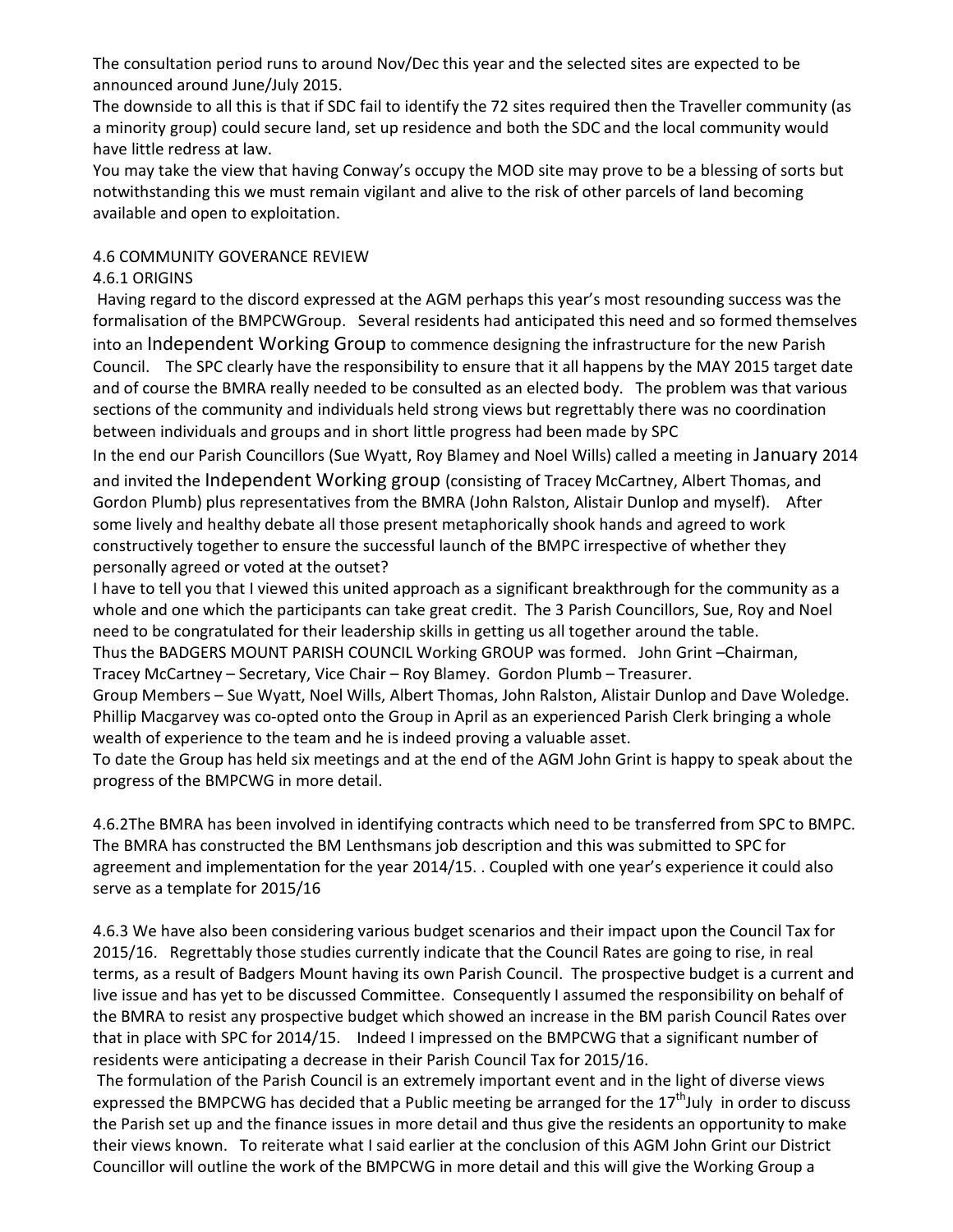flavour as to the feelings of the residents and at the same give the incoming BMRA Committee the basis on which to formulate a policy.

4.6.4 The BMRA has agreed to some limited temporary funding for the purposes of underpinning the administration of the BMPCWG and to tie it over pending reimbursement from SPC.

### 4.7 FUTURE PLANS

4.7.1 The Committee has in hand for the year 2014/

- The project to complete the new BMPC infrastructure. – Improve communications with the prospect of also publishing the BMRA Committee/AGM minutes on the Web - We have also, through the generosity of Mary Bliss, secured the use of her garden for the 5th JULY garden party. Unfortunately she lost the tree house in the winter storms but this will not detract from what is a good community event and which needs your active support, please

4.7.2 As a Committee, however I detect that we are weak on the social or entertainments side and I would encourage those with some experience in this field to come on board and plug this gap. With a larger committee it is easier to split into small teams but probably more importantly enable us to pursue a succession planning strategy as us old people are not going to be around forever.

So new blood, new ideas is good for the BMRA and consequently the community as a whole. All those elected to the Committee last year have indicated that they are happy to stand for this coming year which is mark of their integrity and their durability in putting up with me.

I cannot deny that the path has been bumpy at times, mainly over procedural issues, but I would like to think that the green shoots of a team are starting to emerge. So I offer a personal thanks to all the members of the Committee for their honesty of input and support – the credit for the achievements I have outlined is due to them.

4.7.3 Finally a few thank you's and if I have overlooked anyone I apologise to them for the oversight. Tracey for the immense amount of time and effort that she puts in. I would like to thank Gary our webmaster for his efforts – very reliable and the model of efficiency. The Rev John Benson, Rector of St Margret's Church for securing the loan of the presentational kit and Alistair driving it. And of course Gordon for what he does for the community – he does what he does and it defies a job description. If you cut Gordon in half like a stick of rock BADGERS MOUNT would be printed throughout.

D.C.WOLEDGE CHAIRMAN  $8^{TH}$  MAY 2014

Following presentation of the report the following queries were raised:

- (a) Tina Bennett enquired about a possible roundabout at the bottom of Badgers Road. It was confirmed that this was an option submitted as part of the Road Appeal.
- (b) Trevor Simmons questioned why the BMRA had not met FM Conway Ltd (FMC) to date. He recently had cause to complain, spoke to the company and was reassured with the feedback. He feels FMC would like to work with the community not against it. He suggested that the BMRA meet and talk to them, visit the site and endeavour to set up regular meetings. Tracey McCartney indicated that the sub-committee had not said it would never meet with the company but that when discussed previously it was not felt appropriate at that time. Brian Marston thought this might be a good idea but that all residents have a duty to be responsible and complain too. Albert Thomas considers an approach to FMC at this point in time could be awkward with the decision of the MWDF Consultation looming in July. Gordon Plumb reminded everyone that FMC could put in a full planning application at any time even if they do not actually appeal the MWDF Consultation decision. Eileen Lessey stated that residents should respect the experience that the sub-committee has in dealing with FMC issues and mentioned the FMC advert in local paper and concerns that the sub-committee has with that. She suggested that an approach could be made in the future but not at this moment. Trevor Simmons put forward a proposition that the BMRA open a dialogue with FMC. David Masters seconded this.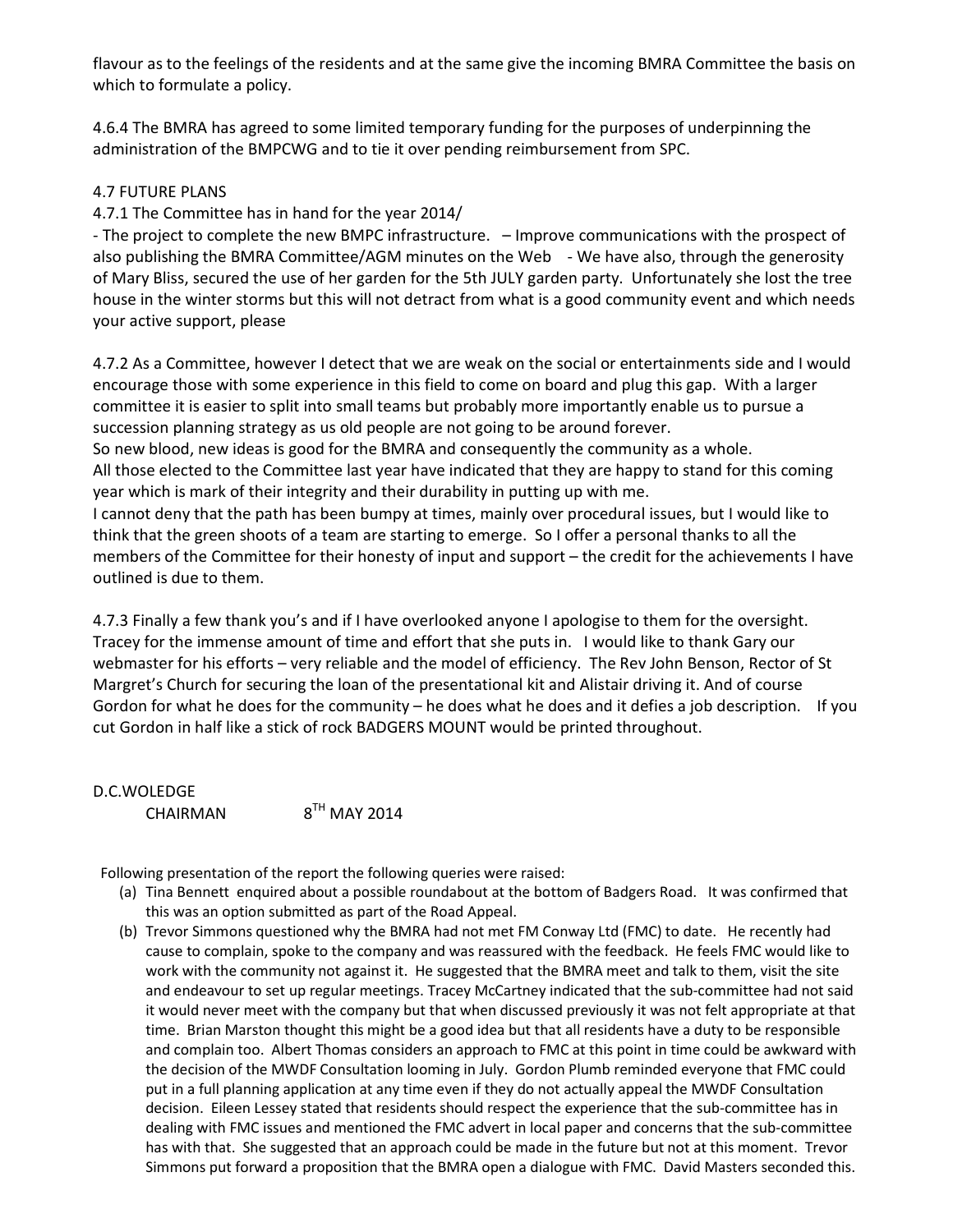Of those present 26 voted for this, 4 voted against and abstentions were not identified.

The Proposition was carried.

- (c) Indemnity insurance A discussion then ensued as to precisely [on] why an indemnity insurance was needed. In the light of the cost those present asked if the insurance is required for another year. It was agreed that the incoming committee should review the documentation when renewal is required and then take a decision on whether to renew the insurance.
- (d) FMC Fighting Fund Eileen Lessey stated that the money given to the Fighting Fund should only be used for FMC issues. Adrienne Dunlop and Nicola Walker stated that this had been discussed at a BMRA Committee meeting and it is ring fenced. A debate should be held in the future as to what to do with the Fund – should it be given back to the residents?
- 5. PRESENTATION OF THE ACCOUNTS, TREASURER'S REPORT & APPOINTMENT OF THE AUDITOR Gordon Plumb gave a report on the Accounts over the last year. A copy of this report is attached to the Minutes Record Book. John Grint confirmed that he had audited the Accounts and found them to be in order. He went on to congratulate Gordon Plumb on his efficiency of the book keeping. No questions were raised and therefore, Brian Marston proposed, Adrienne Dunlop seconded and those present unanimously agreed that the accounts be accepted as prepared.

John Grint confirmed that he would be willing to re-stand as Auditor to the Association for a further year. Adrienne Dunlop proposed, Eric Raven seconded and those present unanimously agreed that John Grint be appointed.

### 6. PROPOSITION BY THE OUTGOING COMMITTEE:

6.1THAT THE MINUTES OF THE BMRA COMMITTEE/AGM MEETINGS FOR 2014/15 SHOULD BE PUBLISHED ON THE WEBSITE; THE PRECISE FORMAT OF WHICH WILL BE DECIDED BY THE INCOMING COMMITTEE.

The proposition was discussed and passed without descent on a show of hands.

 During the course of the discussion Zena Belton suggested that people who did not have access to a computer could be identified and briefed personally by a Committee member acting on the 'buddy' principle

 6.2 THAT THE CHAIRMAN'S ANNUAL STATEMENT BE PUBLISHED AS AN INTEGRAL PART OF THE MINUTES OF THE AGM.

The proposition was discussed and passed without descent on a show of hands During the course of the discussion it was suggested that the report should be published on the website but not necessarily reproduced in paper form. A suggestion was also put forward that the Agenda for the AGM should be made available on the website at least 10 days in advance of the AGM.

### 7. APPOINTMENT OF THE COMMITTEE:

Dave Woledge reported that the outgoing committee were all prepared to stand for another year. The following were proposed en-bloc by Zena Belton, seconded by Tina Bennett and unanimously elected. Chair – David Woledge, Vice-Chair – Alistair Dunlop, Secretary – Tracey McCartney and Treasurer – Gordon Plumb.

Nicola Walker, Eric Raven, Brian Marston, Adrienne Dunlop and John Ralston were subsequently proposed enbloc by Trevor Simmons, seconded by Tina Bennett carried unanimously by those present.

Christine Donovan indicated that she would be willing to stand as a committee member. Eileen Woledge proposed, David Masters seconded those present were in favour of her joining the committee.

Trevor Simmons indicated he would be willing to stand as a committee member. Brian Marston proposed, Roger King seconded and it was carried unanimously those present were in favour of him joining the committee.